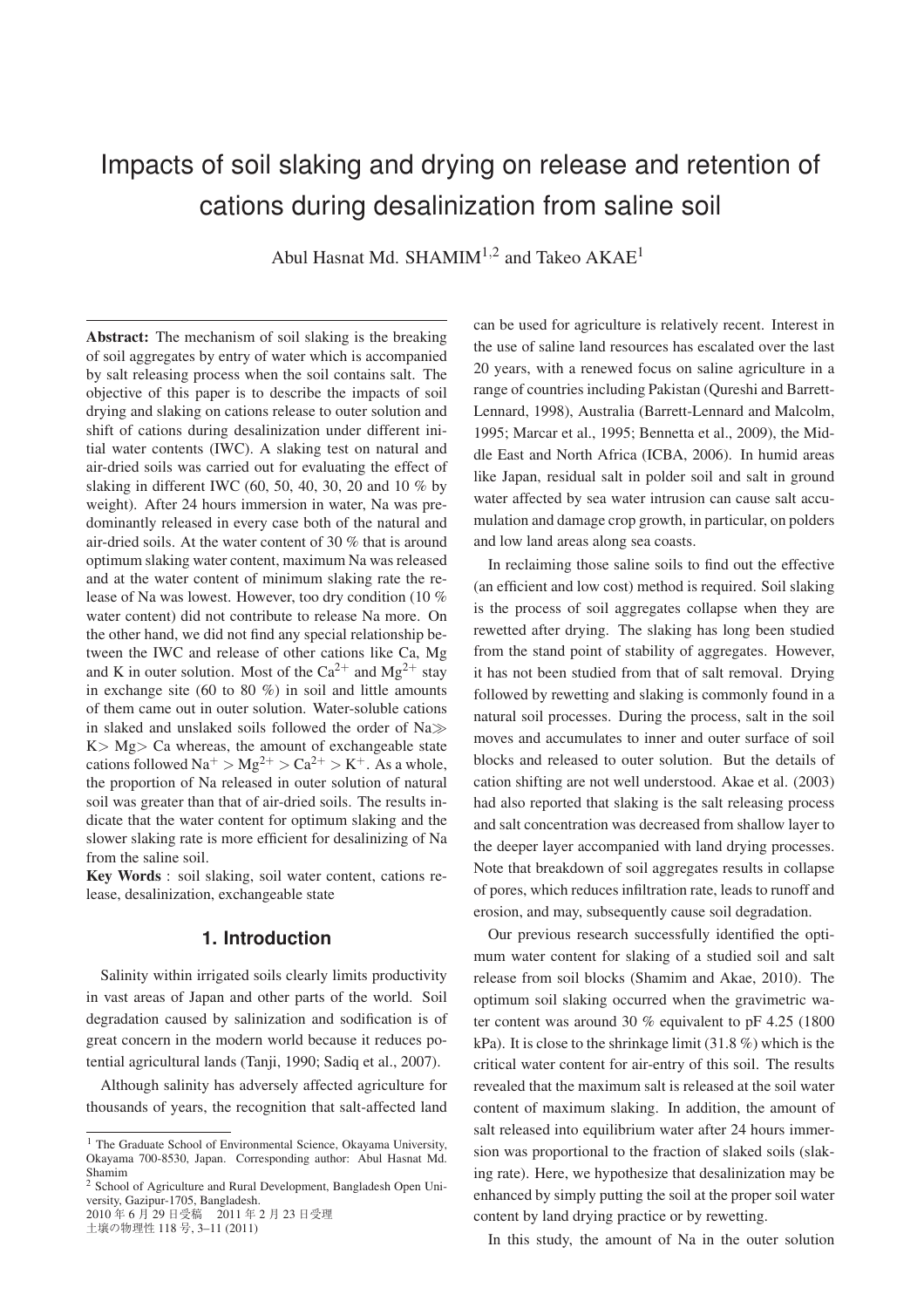| Properties                                        |            | Unit                                |  |  |  |  |
|---------------------------------------------------|------------|-------------------------------------|--|--|--|--|
| Texture                                           | Silty clay |                                     |  |  |  |  |
| Clay                                              | 38.2       | $\%$                                |  |  |  |  |
| Silt                                              | 50.4       | $\%$                                |  |  |  |  |
| Sand                                              | 11.4       | $\%$                                |  |  |  |  |
| Soil pH                                           | 7.5        |                                     |  |  |  |  |
| $(Soil: Water = 1:2.5)$                           |            |                                     |  |  |  |  |
| Hardness                                          | 3.83       | mm                                  |  |  |  |  |
| Particle density                                  | 2.51       | $g \text{ cm}^{-3}$                 |  |  |  |  |
| <b>Plastic limit</b>                              | 39.5       | %                                   |  |  |  |  |
| Liquid limit                                      | 72.9       | $\%$                                |  |  |  |  |
| <b>Electrical Conductivity</b>                    | 2.92       | $dS$ m <sup><math>-1</math></sup>   |  |  |  |  |
| (Soil: Water = $1:2.5$ )                          |            |                                     |  |  |  |  |
| Exchangeable ions (Bolt et al., 1976)             |            |                                     |  |  |  |  |
| Sodium                                            | 19.6       | c mol <sub>c</sub> $kg^{-1}$        |  |  |  |  |
| Potassium                                         | 3.26       | c mol <sub>c</sub> $kg^{-1}$        |  |  |  |  |
| Calcium                                           | 7.72       | c mol <sub>c</sub> $kg^{-1}$        |  |  |  |  |
| Magnesium                                         | 10.7       | c mol <sub>c</sub> $kg^{-1}$        |  |  |  |  |
| Water-soluble ions (Soil: Water= $1:5$ by weight) |            |                                     |  |  |  |  |
| Sodium                                            | 8.45       | c mol <sub>c</sub> $kg^{-1}$        |  |  |  |  |
| Potassium                                         | 0.74       | c mol <sub>c</sub> $kg^{-1}$        |  |  |  |  |
| Calcium                                           | 0.28       | c mol <sub>c</sub> $kg^{-1}$        |  |  |  |  |
| Magnesium                                         | 1.26       | c mol <sub>c</sub> kg <sup>-1</sup> |  |  |  |  |

Table 1 Fundamental properties of Kojima Bay Polder (paddy field; depth:  $50 - 70$  cm).

surrounding the slaked soil blocks was mainly discussed, which is an exact measure of Na exclusion from the soil block. In addition, sites and states (exchangeable sites and soluble salts) of cations in soil were examined.

#### **2. Material and methods**

#### **2.1 Sample collection and analysis method**

The soil was collected from the depth of 50 to 70 cm (salinized layer) of Kojima Bay Polder (paddy field: 34◦32'15.1" N and 133◦55'37.0" E), located in Okayama prefecture in western Japan. The soil is classified to Ochric Gley Sols and the land use is rice cultivation. The clay minerals of the soil are composed of mainly halloysiteillite intermediate, nontronite and montmorillonite accompanied with quarz, feldspars, chlorite and free sesquioxides (Kawaguchi et al., 1957). The disturbed soil samples were air-dried and mixed with distilled water at the ratio of 1 : 5 by weight. Then the supernatant water was taken and  $EC_{1:5}$ were measured using a portable electrical conductivity meter (B-173; Horiba Ltd.). The soil pH was measured in a 1:2.5 (Soil : Water by weight) suspension using a portable pH meter (B-212; Horiba Ltd.).

Soluble cation concentrations were measured using an atomic absorption spectrophotometer (AAS; Z 5300; Hitachi Ltd.) in the supernatant water after centrifuging the natural soil. Insoluble salts and exchangeable cations were extracted using ammonium acetate. The 1.0 g of the disturbed air-dried soil was mixed with 200 ml solution  $(0.0114 \text{ M SnCl}_2.6H_2O \text{ and } 1 \text{ N CH}_3COONH_4)$  then the mixture was shaken for 1.5 hours. After settling and centrifuging, the cations in the supernatant were analyzed by the AAS. Finally, we subtracted the amount of free ions from that of the total ions to obtain true amount of exchangeable cations (Bolt et al., 1976). Fundamental physical properties of soils; particle size distribution, soil density, hardness, Atterberg Limits were measured by the standard methods of the Japanese Geotechnical Society (The Japanese Geotechnical Society, 2000).

#### **2.2 Fundamental properties of the studied soil**

Fundamental properties of the studied soils are given in Table 1. The studied soil showed a silty clay texture (clay 38.2, silt 50.4 and sand 11.4 %); the pH and  $EC_{1:5}$  were 7.5 and 2.92 dS m−1, respectively. The soil has relatively higher liquid limit of 72.9 %. Both the water-soluble (8.45 c mol<sub>c</sub> kg<sup>-1</sup>) and exchangeable ion Na (19.6 c mol<sub>c</sub> kg<sup>-1</sup>) of the natural soil were higher than that of other ions like K, Ca and Mg (Table 1). The mass basis natural water content of the studied soil was 94.9 %.

#### **2.3 Preparation of soil sample for slaking test**

The flow chart for slaking test is given in Fig. 1. The slaking test was conducted at the Agricultural Land Research Laboratory, Graduate School of Environmental Science, Okayama University, Japan during February, 2009 following basically to Experimental Guide of Physical-Mechanical Properties of Soil (The Editing Committee of Experimental Guide of Physical-Mechanical Properties of Soil, JSIDRE, 1983). The natural soil was separated into two batches, one batch was air-dried and another was not dried (natural). Each batch of soil was mixed thoroughly and the air-dried batch was re-saturated. The soils were packed into stainless steel cylinders (2.5 cm height and 5 cm diameter) by pushing them into the soil. The specimens were kept in a desiccator at 30 ◦C for drying treatment to attain different initial soil water contents of 60, 50, 40, 30, 20 and 10 % by weight. The weight of each specimen was monitored carefully until the desired water contents. The each water content treatment was replicated thrice. After completing water content adjustment the soil specimens were sealed and kept in a refrigerator.

Lastly, the each soil specimen was placed on the 4.75 mm sieve and immersed into tap water (EC:  $0.112 \text{ dS m}^{-1}$ , volume:  $9080 \text{ cm}^3$ ) for slaking test. After 24 hours immersion in the water the slaked (fell down through the sieve) and unslaked (remained on the sieve) soils were collected and weighted separately. The cations in the extract solution (Soil : Water  $= 1:5$ ) from the slaked and the unslaked soils were measured by AAS. The exchangeable cations of the slaked and unslaked soils were also measured by the same method described previously.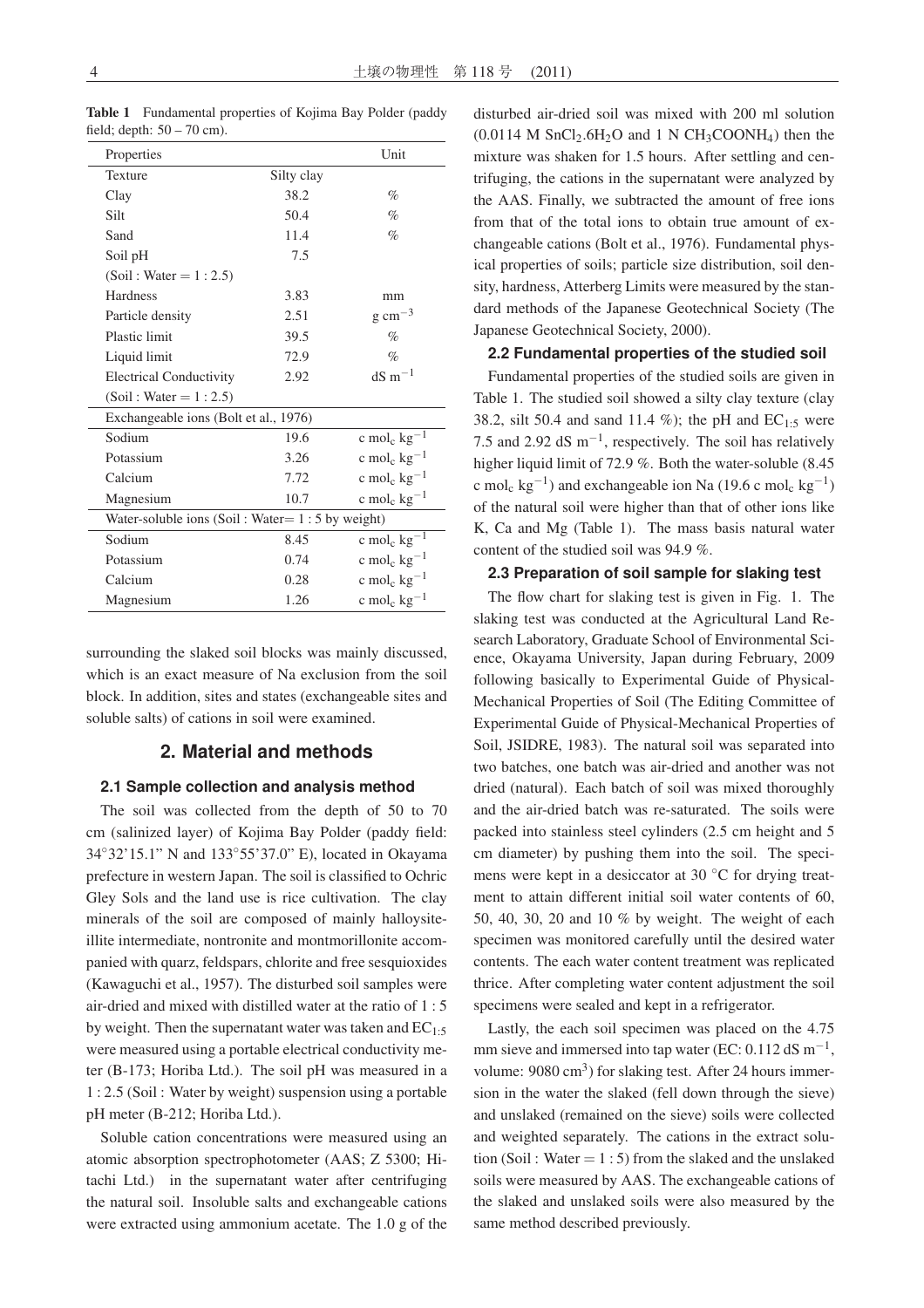

Fig. 1 Flow chart for slaking test.

#### **2.4 Calculation of slaking rate of soil**

The slaking rate,  $SR$  (%) was calculated by using the following equation;

$$
SR(\%) = s/(s+u) \times 100 \tag{1}
$$

Where *s* represents the weight of the slaked soil and *u* indicates the weight of the unslaked soil.

#### **2.5 Calculation of cations in solution and soil**

The salt released into outer solution (*M*i) was calculated by the following equation;

$$
M_{\rm i} = C_{\rm i} \times V_{\rm w} \tag{2}
$$

Where  $C_i$  is concentration of the cations;  $V_w$  refers to the volume of the outer solution of the slaking test.

As the cation concentrations were measured on 1 : 5 solution  $(C_{1:5})$ , the amount of a cation in the slaked soil,  $M_s$ is given by equation (3),

$$
M_{\rm s} = (C_{\rm s1:5} \times 5 \times W_{\rm s})/\rho_{\rm w} \tag{3}
$$

Where  $W_s$  represents the weight of soil;  $\rho_w$  is the density of the water. Similarly, cation in the unslaked soil, *M*<sup>u</sup> is given by equation (4);

$$
M_{\rm u} = (C_{\rm u1:5} \times 5 \times W_{\rm s})/\rho_{\rm w} \tag{4}
$$

The total cation remains in the soil,  $M_t$ , is given by sum of *M*<sup>s</sup> and *M*u.

$$
M_{\rm t} = M_{\rm s} + M_{\rm u} \tag{5}
$$

Letting the amount of released Na in the outer solution as  $R_{\text{Na}}$ , then desalinization rate of Na ion on soluble salt, *DR*, is defined by equation (6).

$$
DR(\%)=R_{\text{Na}}/(R_{\text{Na}}+M_{\text{t,Na}})\times 100 \tag{6}
$$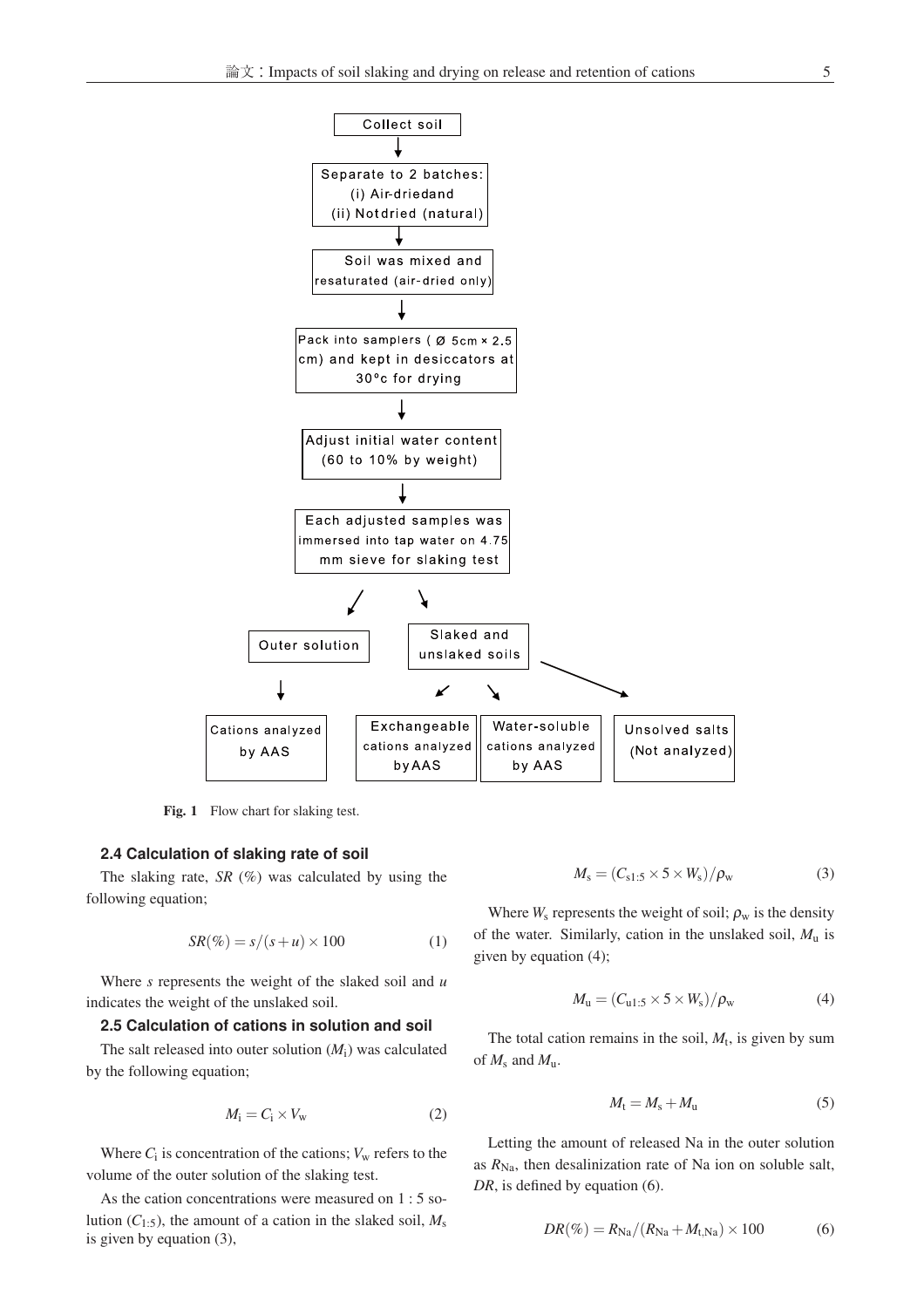

Fig. 2 Dependence of slaking rate against initial water contents after 24 hours immersion in water. Vertical bar indicates  $\pm$  SE of three replicates.

Where *DR* is the fraction of Na released into the outer solution divided by the sum of Na in outer solution, watersoluble Na in the slaked and the unslaked soils. It is noted that this *DR* does not include the exchangeable Na in the soil, nor the confined salt.

## **3. Results and discussion**

For discussing the displacement of cations from a site to site, we specified the sites into four categories (phases): (1) free cations in outer solution, (2) water-soluble cations in soils (slaked and unslaked) and (3) exchangeable cations. In addition, some salts may remain in confined or stagnant pores, although the amount of that cannot be measured.

#### **3.1 Effect of initial water content on slaking rate**

Dependence of slaking rate on water content is shown in Fig. 2. The bars in the figure show the standard error of three replicates.

### **3.1.1 Natural soil**

The slaking rates of the specimen at 60 and 50 % water content were only 0.15 and 0.16 %, respectively, after 24 hours immersion. It may be due to the sample was initially saturated and contained no entrapped air, resulting the low force of escaping air. Under the water content of 40 %, the slaking rate, 2.54 %, was higher than that of 50 %. This indicates that the natural soil started to slake below this water content. A significant change was observed at water content of 30 %. The slaking rate (27.3 %) was much higher in comparison with other water contents. It seems due to that the initial water content of 30 % was close to shrinkage limit and contained more air than that of 40 to 60 %. It resulted higher force of escaping air pressure, which is favourable condition for slaking. The slaking rate kept the almost same value (26.0 %) at water content of 20%.

#### **3.1.2 Air-dried soil**

On the other hand,  $88 - 89\%$  of the air-dried specimens were slaked at water contents of 60 and 50 % which indicates that after experiencing air-drying, soil changed to slake much more easily. The slaking rate was very high (99 %) under 30 and 20 % in comparison with any other water contents. The slaking rate at water content of 10 % was comparatively higher than that of 60 and 50 and 40 % but lower than 30 and 20 % water content in both of natural and air-dried soils (Fig. 2). This is attributed to that the strong linkage developed between soil particles by the intensive drying, which might enhance resistance to slaking.

### **3.1.3 Difference between natural and air-dried soil**

The slaking rate of air-dried soil was higher than that of the natural soil at all water contents. It is due to that airdrying increased entrapped air than the natural soils at the same water content, resulting the higher force of escaping air pressure. Much more bubbles were observed during slaking of the air dried soil than the natural soil.

## **3.2 Effect of initial water content on cations in the three phases**

Table 2 and Table 3 show the variance of measurement on amount of shifted cations among three categories. They also express the precision of each cation measurement in different water contents. These tables reveal that the cations measurement of Na, Ca and Mg is statistically reliable enough because the range is below 25 % against the mean values. Note that the variance of K measurement in water-soluble phases was so large in comparison with other cations in both the natural and the air-dried soils. This is due to critically small values of K against precision of measurement, but contribution of K is not important in desalinization from saline soil.

### **3.3 Cations released into outer solution after 24 hours immersion**

Fig. 3 shows the cations released into outer solution after 24 hours immersion of different pre-drying treatment (natural and air-dried) of soils. The bars in the figure show range of the measured values, indicating the variance of measurement is small enough statistically. The figure shows that Na exists predominantly in the outer solution and the release of Na is maximum at water content of 30  $\%$ .

#### **3.3.1 Natural soil**

At the lower water content of 20 and 10 %, the amount of Na released to outer solution ( $R_{\text{Na}} = 0.25$  mmol g<sup>-1</sup> and 0.25 mmol  $g^{-1}$ , respectively) were high, and it was highest at 30 % (0.35 mmol g<sup>-1</sup>). The  $R_{\text{Na}}$  at 60, 50 and 40 % water content were 0.185, 0.18 and 0.19 mmol  $g^{-1}$ , respectively. The difference in the total Na under different water content is mainly due to the amount of Na in the outer solution. The fractions of Na in outer solution were 74.6, 73.2, 76.7, 71.5, 70.1 and 65.9% at water content of 10, 20, 30, 40, 50, 60%, respectively. At water content of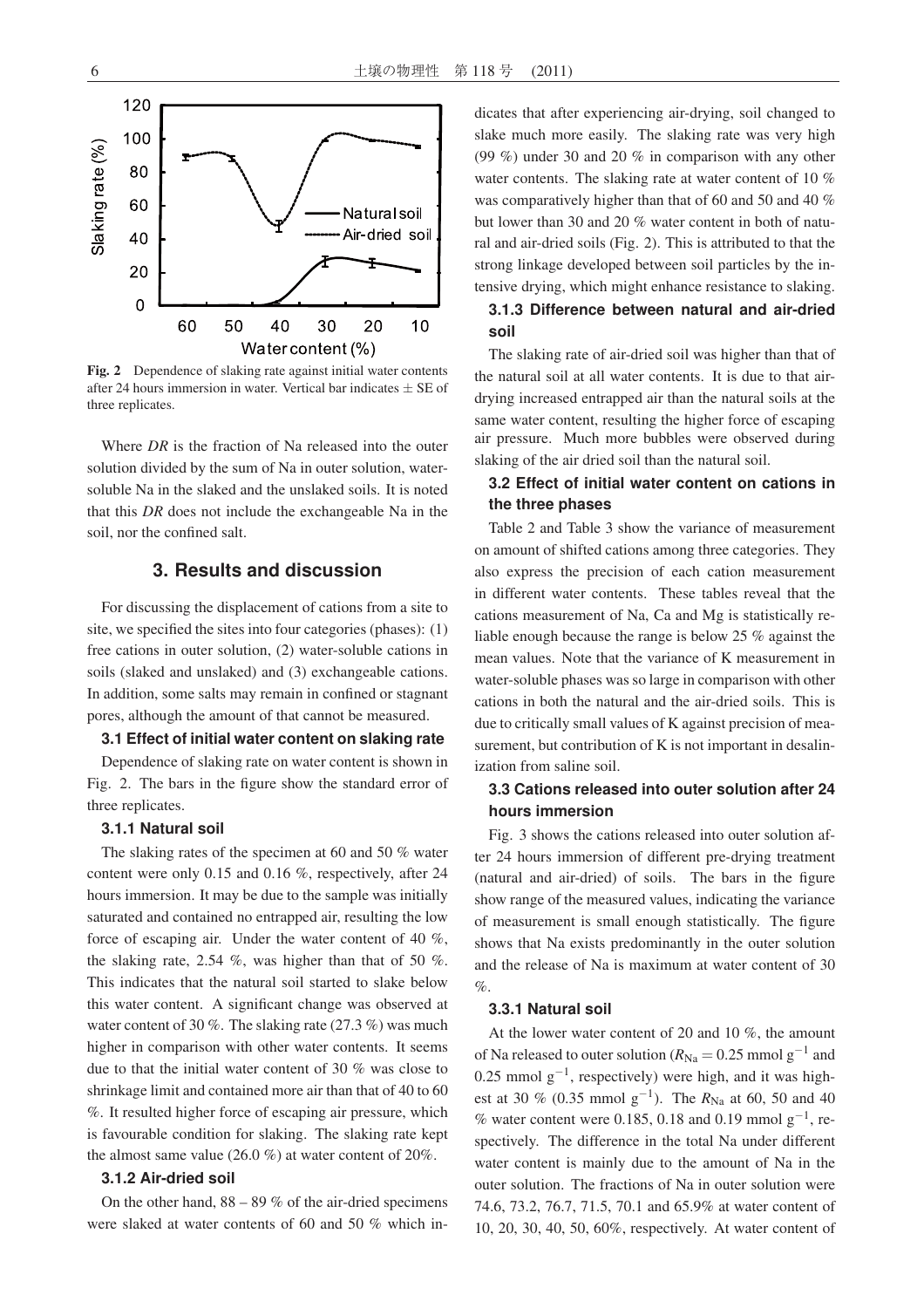| Phases         | Water content  | Na            |            | Ca         | Μg        |
|----------------|----------------|---------------|------------|------------|-----------|
|                |                | $*$ IV $(\%)$ | IV $(\% )$ | IV $(\% )$ | IV $(\%)$ |
| Outer solution | $60{\sim}10\%$ | 17.5          | 14.3       | 23.3       | 16.1      |
| Exchangeable   | $60{\sim}10\%$ | 15.3          | 25.6       | 16.8       | 13.4      |
| Water-soluble  | $60{\sim}10\%$ | 22.8          | 75.7       | 0.18       | 15.5      |
|                | $\sim$         |               |            |            |           |

Table 2 Mean of range/average ratios on amount of cations in three phases in natural soil.

<sup>∗</sup> IV (Index of Variance) <sup>=</sup> mean {range (maximum value <sup>−</sup> minimum value)/average} on cation concentration of different water content. Measurements were replicated thrice on each water content, i.e.,  $n = 18$ .

Table 3 Mean of range/average ratios on amount of cations in three phases in air-dried soil.

| Phases         | Water content  | Na            |         | Ca         | Mg      |
|----------------|----------------|---------------|---------|------------|---------|
|                |                | $*$ IV $(\%)$ | $V(\%)$ | IV $(\% )$ | $V(\%)$ |
| Outer solution | $60{\sim}10\%$ | 17.7          | 14.1    | 23.4       | 18.1    |
| Exchangeable   | $60{\sim}10\%$ | 8.5           | 12.8    | 12.6       | 17.5    |
| Water-soluble  | $60{\sim}10\%$ | 17.3          | 75.7    | 2.30       | 1.30    |
|                | $\sim$         |               |         |            |         |

<sup>∗</sup> IV (Index of Variance) <sup>=</sup> mean {range (maximum value <sup>−</sup> minimum value)/average} on cation concentration of different moisture content. Measurements were replicated thrice on each water content, i.e.,  $n = 18$ .



Fig. 3 Cations released into outer solution after 24 hours immersion in different pre-drying treatments. Vertical bar indicates  $\pm$  SE of three replicates.

30%, maximum Na was released from confined or stagnant curred and collapsed aggregates at this water content (Fig. 2). At water content of 10 %, samples slaked in short time and the  $R_{\text{Na}}$  was low as 0.25 mmol g<sup>-1</sup>. It was shown that very dry condition and quick slaking did not contribute the

## more Na release from the soil. **3.3.2 Air-dried soil**

At water content of 30 and 20  $\%$ , the  $R_{\text{Na}}$  was 0.27 and 0.26 mmol  $g^{-1}$ , respectively. On the other hand, when the soil was in the driest condition of 10 % water content slaking made limited contribution to  $R_{\text{Na}}$  (0.25 mmol g<sup>-1</sup>)

## which was equal to that of the natural soil. **3.3.3 Difference between natural and air-dried soil**

Both the natural and air-dried soil followed the same<br>trend for releasing Na in relation to the initial water contents. The water content above 40 % showed less  $R_{\text{Na}}$ , and below water content of 30 %  $R_{\text{Na}}$  was high. But the effects were more pronounced in the natural soil. The maximum release of Na occurred around at the coincident water content as maximum slaking. The results indicate that higher water content and too rapid slaking at low water contents were not efficient for removing Na from the soil block.

In terms of other cations release like Ca, Mg and K, all the soils show almost the similar trends. Note that very little amount of Ca and Mg comes out to outer solution. The release of cations to outer solution in soils followed the The release of cations to outer solution in solution in some  $\alpha$  and  $\alpha$  order of Na  $\gg K > Mg > Ca$ , and drying did not affect the  $\frac{1}{\sqrt{2}}$  in Mg and client decrease in  $V$  in a few ages ( $\Gamma$  = 2)  $\epsilon$  and slight decrease in K in A few cases (Fig. 3).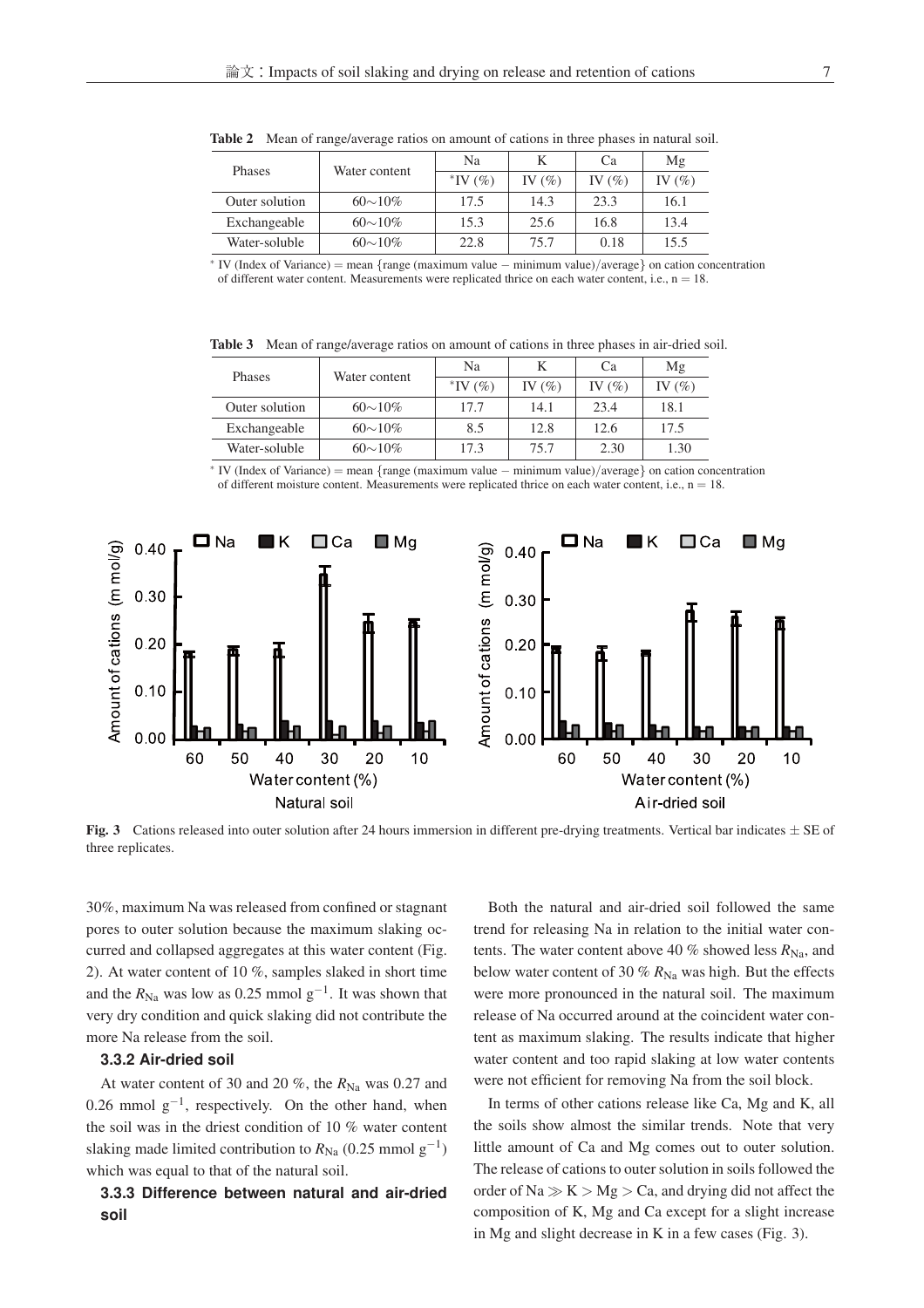

Fig. 4 Amount of Na in outer solution and left in soils after 24 hours immersion under different initial water contents.



Fig. 5 Amount of K in outer solution and left in soils after 24 hours immersion under different initial water contents.

## **3.4 Impacts of slaking and drying on watersoluble cations in soils**

Fig. 4, 5, 6 and 7 shows the sites and amounts of each cation (Na, K, Ca and Mg) after 24 hours immersion, respectively. The site where the cations exist is divided into four categories; outer solution, exchangeable state and water-soluble state in the soil and salts in confined pores which cannot be measured. It is seen that the fraction of the water soluble state is relatively very small. Among them Na showed much higher values than the other cations, showing slight increase with drying. We did not find any significant differences in amount of other watersoluble cations like Ca, Mg and K in the slaked and unslaked soils in almost all the cases.

## slaked soils in almost all the cases. **3.4.1 Natural soil**

In terms of water-soluble Na (after 24 hours immersion) in slaked and unslaked soils, more Na (8 to 10 %) existed in the soil at higher water content (60 %). This is because some of Na stayed in stagnant part inside the soil in higher water contents. On the other hand, when soil slakes at lower water content the Na staying in soils was lowest prolower water content the Na staying in soils was lowest pro $p \rightarrow \infty$  which might be due to the Na stayed mainly  $\mathcal{L}$  close to the surface. It was found higher water content was not effective from the stand point of Na release from soil. The water-soluble K, Ca and Mg in soils were in small amounts ( $\leq 0.02$  mmol g<sup>-1</sup>) in both the higher and lower

## 3.4.2 Air-dried soil

The higher water content of 60 and 50 % held less Na  $(2 \text{ to } 3 \%)$  as water soluble than the natural soil which means most of the Na released into outer solution. This is because, the air-dried soil at that water content slaked more than the natural soil. It is due to decrease in the Na staying in the stagnant part inside the aggregates. The watersoluble Ca and Mg in air-dried soil followed the same trend as the natural soil.

## as the natural soil. **3.4.3 Difference between natural and air-dried soil**

At lower water content the air-dried soil held slightly more water-soluble Na than that of the natural soil. But the amounts of water soluble cations were affected very little by the drying. The amount of water-soluble cations followed the order of Na  $\gg K > Mg > Ca$  in all these soils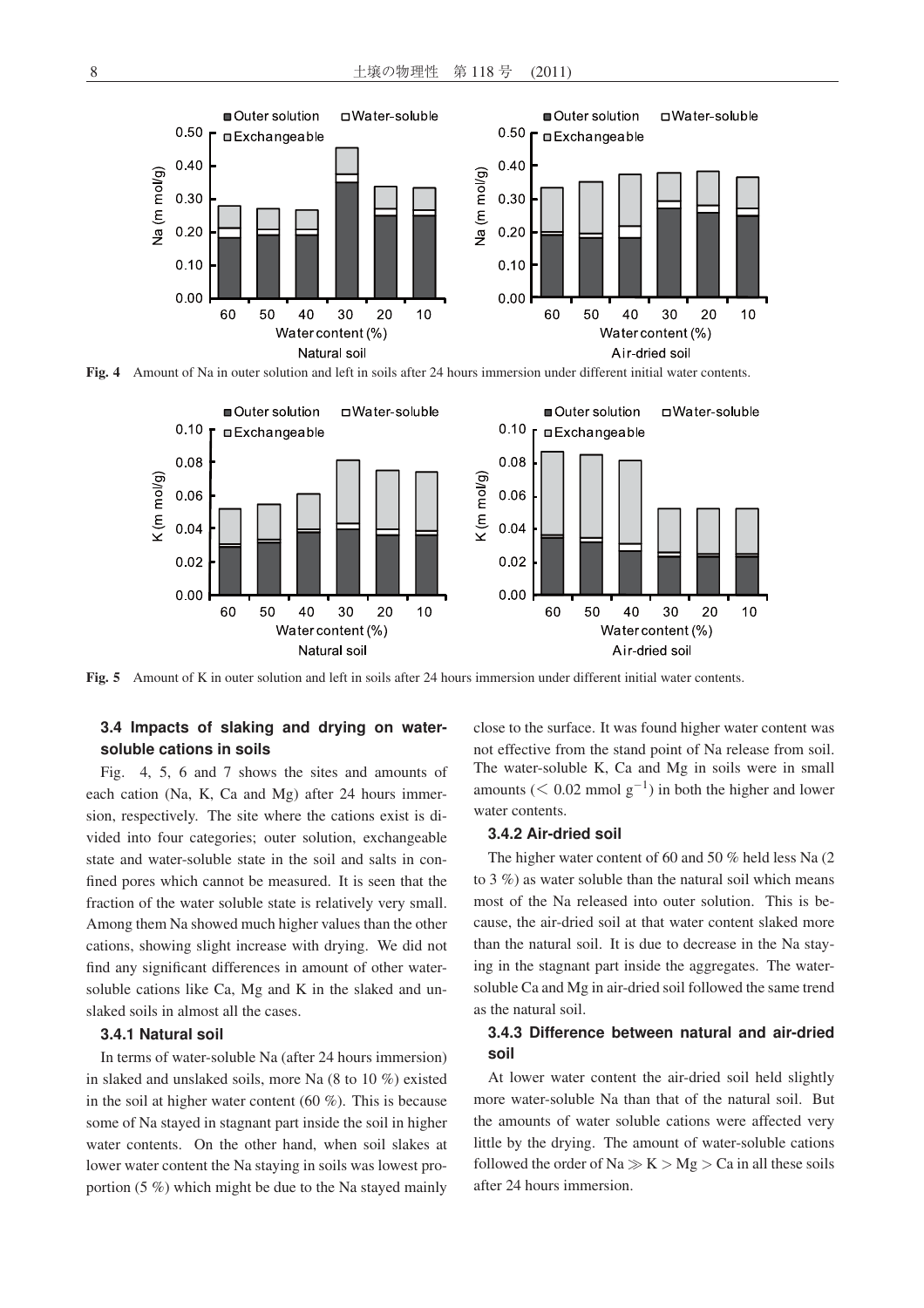

Fig. 6 Amount of Ca in outer solution and left in soils after 24 hours immersion under different initial water contents.



Fig. 7 Amount of Mg in outer solution and left in soils after 24 hours immersion under different initial water contents.

## **3.5 Impacts of slaking and drying on exchangeable cations in soils**

## **3.5.1 Natural soil**

In terms of exchangeable cations, Na was slightly affected by slaking and drying after 24 hours immersion (Fig. 4). The lower water content held slightly higher exchangeable Na than higher water contents, especially at 30 %. It means a part of Na on exchange sites was replaced by the other exchangeable cations during drying and slaking under higher water content. Exchangeable  $K^+$  below water contents. Most of the  $Ca^{2+}$  and  $Mg^{2+}$  stay in exchange site  $\frac{1}{\sqrt{6}}$  to 80 to 80 to 80 to 80 to 80 to 80 to 80 to 80 to 80 to 80 to 80 to 80 to 80 to 80 to 80 to 80 to 80 to 80 to 80 to 80 to 80 to 80 to 80 to 80 to 80 to 80 to 80 to 80 to 80 to 80 to 80 to 80 to 80 to 80 to 8 water contents in the natural soil (Fig. 6 and Fig. 7).

#### **3.5.2 Air-dried soil**

The air-dried soil showed the different trends in remain-<br>ing exchangeable Na from the natural soil. Note that the cations exist in exchangeable state at highest amount at water content of 40  $%$  (Fig. 4). This result is very special, the soils at this water content did not slake well in comparison with other water contents (Fig. 2). Whereas, the air-dried soils show exchangeable  $K^+$  is low in lower water contents different from that of Na (Fig. 5). In terms of  $Ca^{2+}$ 

and  $Mg^{2+}$ , the air-dried soil showed similar trends to  $K^+$ , the exchangeable  $Ca^{2+}$  and  $Mg^{2+}$  was in lower proportion<br>at lower water contents (Fig. 6 and Fig. 7).

## **3.5.3 Difference between natural and air-dried soil**

The exchangeable  $Na<sup>+</sup>$  was mainly replaced by  $Ca<sup>2+</sup>$ and  $Mg^{2+}$  at lower water contents. The results also indicate that the exchangeable cations were increased by the effect of drying (ion concentration in equilibrium solution was condensed by drying). This is because the  $Ca^{2+}$  and  $Me^{2+}$  is no any group strength handed with such an action  $Mg^{2+}$  ions are more strongly bonded with exchange sites<br>of soil particles due to their higher valence; on the other hand,  $K^+$  has strong binding capacity with clay particles in comparison with  $Na<sup>+</sup>$  ions.<br>The holding of exchangeable cations followed the order

of Na<sup>+</sup> > Mg<sup>2+</sup> > Ca<sup>2+</sup> > K<sup>+</sup> except for a minor increase in Mg<sup>2+</sup> and slight increase in Ca<sup>2+</sup> than Na<sup>+</sup> in few cases<br>under the natural soil. It is due to the presence of insoluble Ca and Mg salts in the original polder soil.

## **3.6 Desalinization rate to outer solution**

Fig. 8 shows the desalinization rate (*DR*) to outer solution in different pre-drying treatments of soils. In this case, we considered the Na released into outer solution and case, we considered the Na released into outer solution and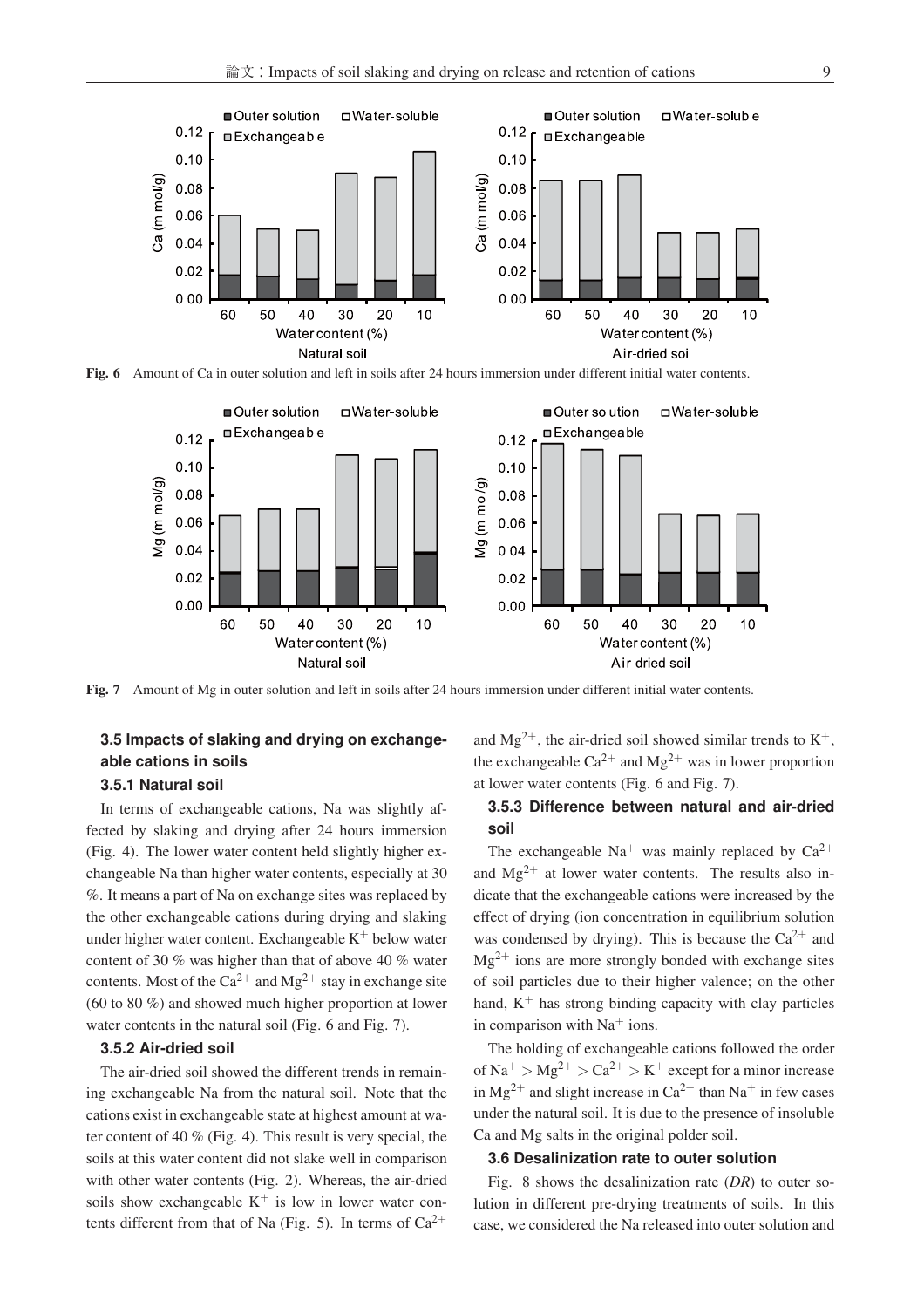

Fig. 8 Desalinization rate or released water-soluble Na from soils after 24 hours immersion under different initial water contents. Vertical bar indicates  $\pm$  SE of three replicates.

water-soluble Na remaining in slaked and unslaked soils after 24 hours immersion. It is a measure of water soluble salt released to outer solution from all of water soluble salt in the soil block.

#### **3.6.1 Natural soil**

It was shown that desalinization rate was higher at lower water content after 24 hours emersion. At higher water contents (60, 50 and 40 %) the *DR* was low (*DR* = 86, 92 and 91 % respectively) than that of lower water contents (30, 20 and 10 %; *DR* = 96, 95 and 96 % respectively).

### **3.6.2 Air-dried soil**

Both the higher and lower water contents showed high desalinization rate except for 40 % (*DR* = 90 %). However, if the soil was in excessively dry condition (10 % water content), slaking did not release more Na, resulting the low *DR* (93 %), which might be due to the strongly trapped Na between the soil particles during drying.

## **3.6.3 Difference between natural and air-dried soil**

The desalinization rate of the air-dried soil showed similar trend as the natural soil under lower water content, but showed the opposite trend at higher water contents. In the natural soil, at higher water content, soil did not slake well, on the other hand air-dried soil slaked very quickly at the same water content. The trend was similar to that of slaking (Fig. 2).

The whole result indicates that the desalinization rate is somewhat affected by the initial water content and by the intensity of pre-drying. The soluble salt release to outer solution is slightly enhanced by soil slaking. Shamim and Akae (2010) had also reported that the salt release is linearly proportional to the slaking rate in both of the natural and the air-dry soils. The higher salt release was caused by higher slaking rate. At slaking rate is almost zero (60 and 50 % moisture contents) in the natural soil, the proportion

of salt released into water were 86.4% after 24 hours immersion. It increased to 96.6 % at 27 % slaking rate in the natural soil. For the air-dried soil, it is highest (93.8 %) at slaking rate close to 100 %. It means that under the optimum water contents, soil slaking can enhance releasing of soluble salt from the natural soil by 10.2 %. The results suggested that the lower water content and the slower slaking is more efficient for desalinizing of saline soil.

### **4. Conclusions**

In this study, the Na in the outer solution surrounding the slaked soil blocks were measured, which is a substantial measure of the amount of Na exclusion from the soil block. In addition, sites and states (exchange sites and soluble salts) of cations in soil were examined. The following facts were revealed by this study:

(1) Na was predominantly affected by slaking (and drying) in terms of releasing cations. However, there were not any special differences between water content and released water-soluble cations like Ca, Mg and K.

(2) Most of the  $Ca^{2+}$  and  $Mg^{2+}$  stay in exchange sites (60) to 80 %) in soil and very few come out in outer solution.

(3) The exchangeable cations of the natural soil were increased by the effect of drying. This revealed that shift of cations were caused to exchange phase by drying.

(4) The lower water content (30 %) released more Na, and at the minimum slaking rate the release of Na was lowest in both the natural and air-dried soils.

(5) However, when the soil was too dry condition (10  $%$ water content) and slaking was very rapid, Na release was not enhanced more.

But the further study and research in this challenging field is encouraged in order to discover the most effective and applicable desalinization method for the soil.

## **References**

- Akae, T., Nukumizu, H. and Nagahori, K. (2003): Land drying practice and its effects on soil properties in reclaimed lands. Proc. 2nd International Workshop on Sustainable Development for Tidal Areas. pp 22–31.
- Barrett-Lennard, E.G. and Malcolm, C.V. (1995): Salt land pastures in Australia: A practical guide. p.112, Department of Agriculture Western Australia, Perth, Western Australia.
- Bennetta, S.J., Barrett-Lennarda, E.G. and Colmera, T.D. (2009): Salinity and waterlogging as constraints to saltland pasture production: A review. Journal of Agriculture, Ecosystems and Environment, 129: 349–360.
- Bolt, G.H., Bruggenwert. M.B.M. and Kamphorst, A. (1976): Adsorption of cations by soil. In: Soil Chemistry. A Basic Elements, G.H. Bolt and M.G.M. Bruggenwert (eds). pp. 54–95, Elsevier Sci., Amsterdam.